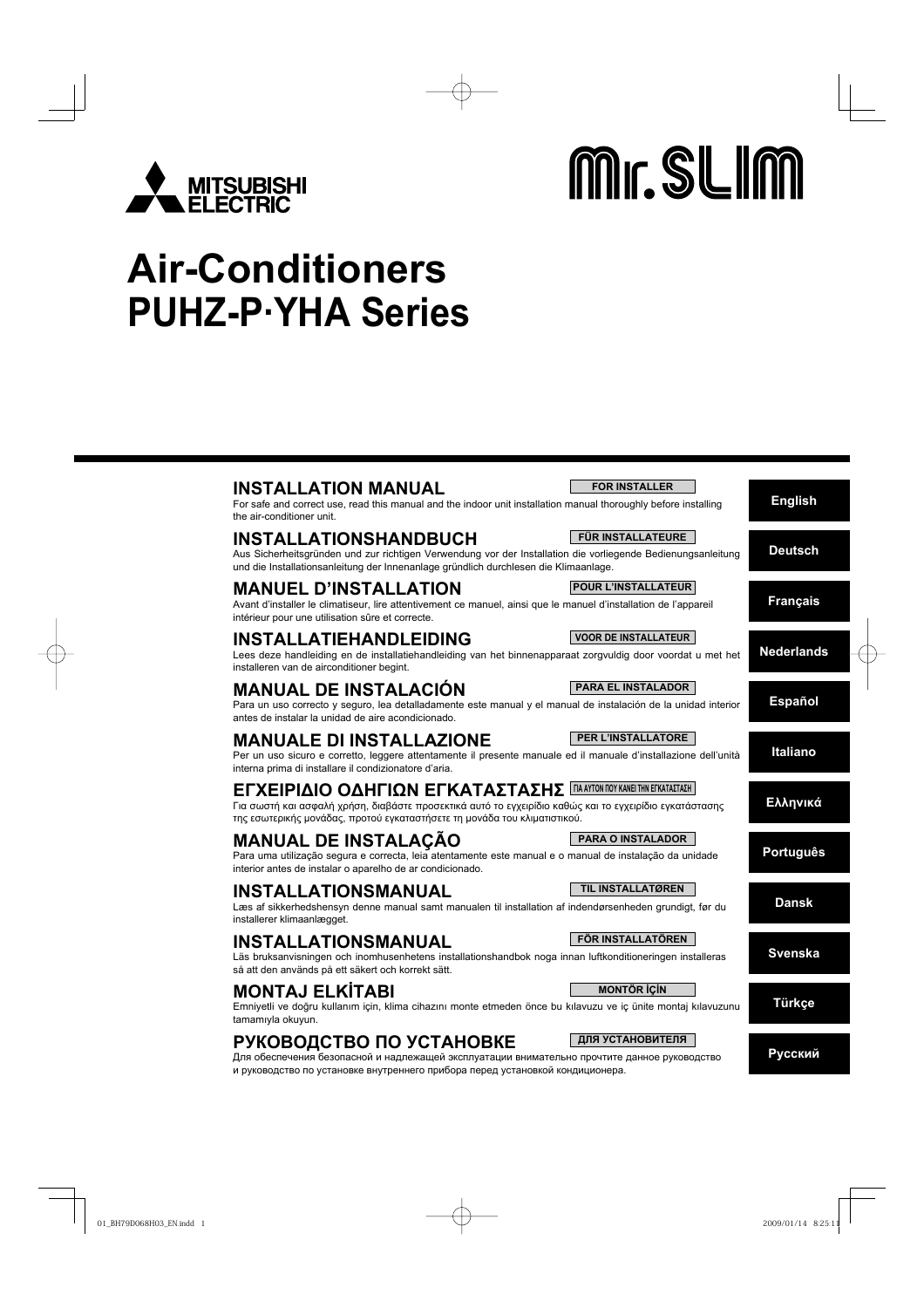### **Contents**

### **1. Safety precautions**

- **► Before installing the unit, make sure you read all the "Safety precautions".**
- ▶ Please report to or take consent by the supply authority before connec**tion to the system.**
- **►"This equipment complies with IEC 61000-3-12 provided that the shortcircuit power Ssc is greater than or equal to Ssc (\*1) at the interface point between the user's supply and the public system. It is the responsibility of the installer or user of the equipment to ensure, by consultation with the distribution network operator if necessary, that the equipment is connected only to a supply with a short-circuit power Ssc greater than or equal to Ssc (\*1)"**

### $S_{\infty}$  (\*1)

| ັບປະ             |                |
|------------------|----------------|
| Model            | $S_{SC}$ (MVA) |
| <b>PUHZ-P200</b> | 1.35           |
| PUHZ-P250        | 1.49           |
|                  |                |

### **Warning:**

- **The unit must not be installed by the user. Ask a dealer or an authorized technician to install the unit. If the unit is installed incorrectly, water leak**age, electric shock, or fire may result.
- **For installation work, follow the instructions in the Installation Manual and**  use tools and pipe components specifically made for use with R410A re**frigerant. The R410A refrigerant in the HFC system is pressurized 1.6 times the pressure of usual refrigerants. If pipe components not designed for R410A refrigerant are used and the unit is not installed correctly, the pipes may burst and cause damage or injuries. In addition, water leakage, elec**tric shock, or fire may result.
- **The unit must be installed according to the instructions in order to minimize the risk of damage from earthquakes, typhoons, or strong winds. An incorrectly installed unit may fall down and cause damage or injuries.**
- **The unit must be securely installed on a structure that can sustain its weight. If the unit is mounted on an unstable structure, it may fall down and cause damage or injuries.**
- **If the air conditioner is installed in a small room, measures must be taken to prevent the refrigerant concentration in the room from exceeding the safety limit in the event of refrigerant leakage. Consult a dealer regarding the appropriate measures to prevent the allowable concentration from being exceeded. Should the refrigerant leak and cause the concentration limit to be exceeded, hazards due to lack of oxygen in the room may result.**
- **Ventilate the room if refrigerant leaks during operation. If refrigerant comes**  into contact with a flame, poisonous gases will be released.
- All electric work must be performed by a qualified technician according to **local regulations and the instructions given in this manual. The units must be powered by dedicated power lines and the correct voltage and circuit**  breakers must be used. Power lines with insufficient capacity or incorrect electrical work may result in electric shock or fire.

### **1.1. Before installation**

### **Caution:**

- **Do not use the unit in an unusual environment. If the air conditioner is installed in areas exposed to steam, volatile oil (including machine oil), or sulfuric gas, areas exposed to high salt content such as the seaside, or areas where the unit will be covered by snow, the performance can be signifi cantly reduced and the internal parts can be damaged.**
- **Do not install the unit where combustible gases may leak, be produced,**  flow, or accumulate. If combustible gas accumulates around the unit, fire **or explosion may result.**
- **The outdoor unit produces condensation during the heating operation. Make sure to provide drainage around the outdoor unit if such condensation is likely to cause damage.**

### **1.2. Before installation (relocation)**

 **Caution:**

- **Be extremely careful when transporting or installing the units. 2 or more persons are needed to handle the unit, as it weighs 20 kg or more. Do not grasp the packaging bands. Wear protective gloves to remove the unit from the packaging and to move it, as you can injure your hands on the**  fins or the edge of other parts.
- **Be sure to safely dispose of the packaging materials. Packaging materials, such as nails and other metal or wooden parts may cause stabs or other injuries.**

 **Warning:**

**Describes precautions that must be observed to prevent danger of injury or death to the user.**

### **Caution:**

### **Describes precautions that must be observed to prevent damage to the unit.**

After installation work has been completed, explain the "Safety Precautions," use, and maintenance of the unit to the customer according to the information in the Operation Manual and perform the test run to ensure normal operation. Both the Installation Manual and Operation Manual must be given to the user for keeping. These manuals must be passed on to subsequent users.

 $\left(\frac{1}{2}\right)$ : Indicates a part which must be grounded.

### **Warning:**

Carefully read the labels affixed to the main unit.

- **Use C1220 copper phosphorus, for copper and copper alloy seamless pipes, to connect the refrigerant pipes. If the pipes are not connected correctly, the unit will not be properly grounded and electric shock may result.**
- Use only specified cables for wiring. The connections must be made se**curely without tension on the terminals. If the cables are connected or**  installed incorrectly, overheating or fire may result.
- The terminal block cover panel of the outdoor unit must be firmly attached. **If the cover panel is mounted incorrectly and dust and moisture enter the**  unit, electric shock or fire may result.
- When installing or moving the air conditioner, use only the specified refrig**erant (R410A) to charge the refrigerant lines. Do not mix it with any other refrigerant and do not allow air to remain in the lines. Air enclosed in the lines can cause pressure peaks resulting in a rupture and other hazards.**
- **Use only accessories authorized by Mitsubishi Electric and ask a dealer or an authorized technician to install them. If accessories are incorrectly**  installed, water leakage, electric shock, or fire may result.
- **Do not alter the unit. Consult a dealer for repairs. If alterations or repairs**  are not performed correctly, water leakage, electric shock, or fire may re**sult.**
- **The user should never attempt to repair the unit or transfer it to another location. If the unit is installed incorrectly, water leakage, electric shock,**  or fire may result. If the air conditioner must be repaired or moved, ask a **dealer or an authorized technician.**
- **After installation has been completed, check for refrigerant leaks. If refrig**erant leaks into the room and comes into contact with the flame of a heater **or portable cooking range, poisonous gases will be released.**
- **When installing the unit in a hospital or communications office, be prepared for noise and electronic interference. Inverters, home appliances, high-frequency medical equipment, and radio communications equipment can cause the air conditioner to malfunction or breakdown. The air conditioner may also affect medical equipment, disturbing medical care, and communications equipment, harming the screen display quality.**
- **The base and attachments of the outdoor unit must be periodically checked for looseness, cracks or other damage. If such defects are left uncorrected, the unit may fall down and cause damage or injuries.**
- **Do not clean the air conditioner unit with water. Electric shock may result.**
- Tighten all flare nuts to specification using a torque wrench. If tightened too much, the flare nut can break after an extended period and refrigerant **can leak out.**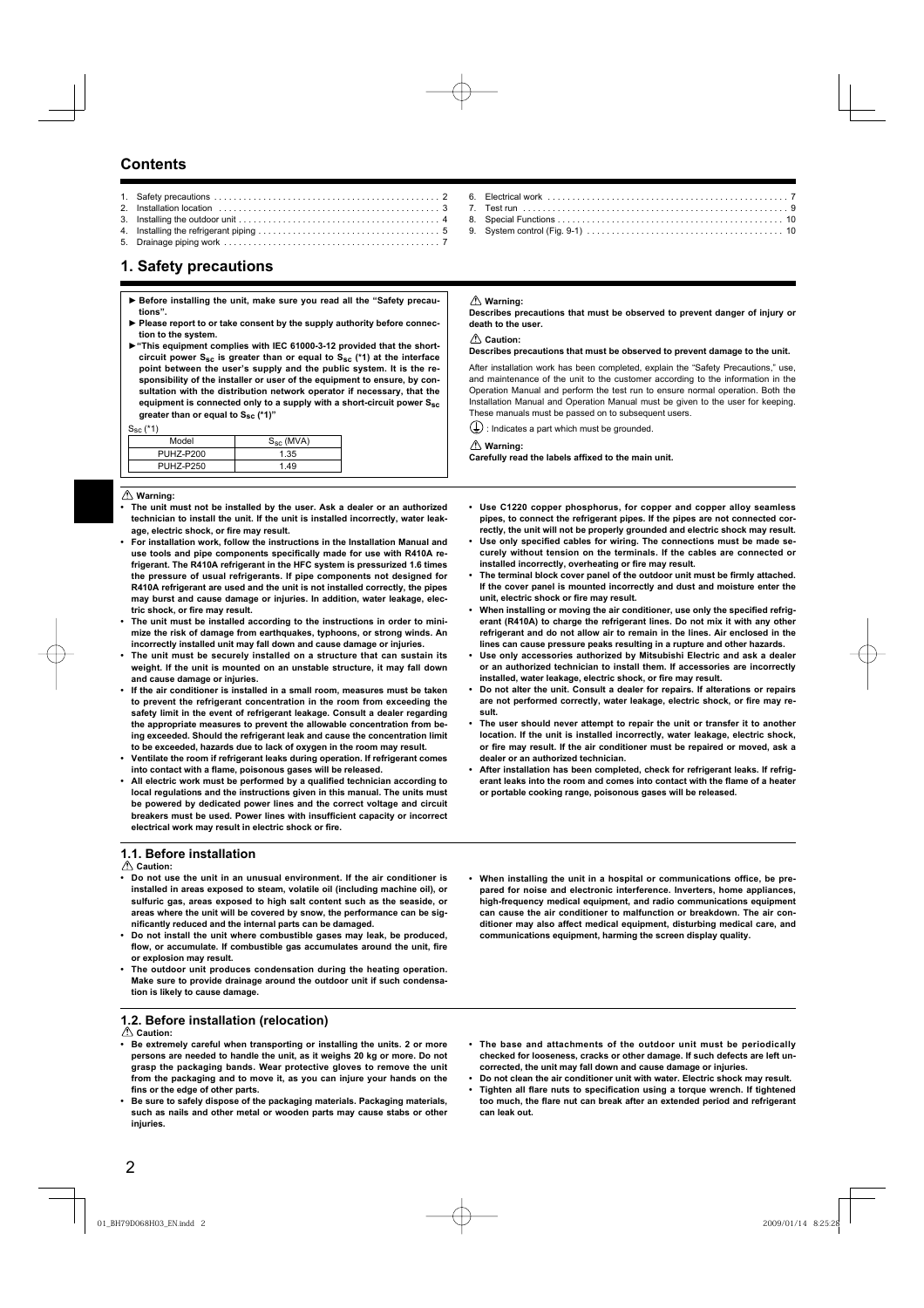### **1.3. Before electric work**

 **Caution:**

- **Be sure to install circuit breakers. If not installed, electric shock may result.**
- For the power lines, use standard cables of sufficient capacity. Otherwise, a short circuit, overheating, or fire may result.
- **When installing the power lines, do not apply tension to the cables. If the connections are loosened, the cables can snap or break and overheating**  or fire may result.

### **1.4. Before starting the test run**

 **Caution:**

- **Turn on the main power switch more than 12 hours before starting operation. Starting operation just after turning on the power switch can severely damage the internal parts. Keep the main power switch turned on during the operation season.**
- **Before starting operation, check that all panels, guards and other protective parts are correctly installed. Rotating, hot, or high voltage parts can cause injuries.**

### **1.5. Using R410A refrigerant air conditioners**

 **Caution:**

- **Use new refrigerant pipes.**
- **Note the following if reusing existing pipes that carried R22 refrigerant.**
- Be sure to clean the pipes and make sure that the insides of the pipes are clean. Replace the existing flare nuts and flare the flared sections again.
- 
- Do not use thin pipes. (Refer to 4.1.)<br>• Use C1220 conner phosphorus **• Use C1220 copper phosphorus, for copper and copper alloy seamless pipes, to connect the refrigerant pipes. Make sure the insides of the pipes are clean and do not contain any harmful contaminants such as sulfuric**  compounds, oxidants, debris, or dust. Use pipes with the specified thick**ness. (Refer to 4.1.)**
- **Store the pipes to be used during installation indoors and keep both ends of the pipes sealed until just before brazing. (Leave elbow joints, etc. in their packaging.) If dust, debris, or moisture enters the refrigerant lines, oil deterioration or compressor breakdown may result.**
- **Use ester oil, ether oil, alkylbenzene oil (small amount) as the refrigeration**  oil applied to the flared sections. If mineral oil is mixed in the refrigeration **oil, oil deterioration may result.**
- **Do not use refrigerant other than R410A refrigerant. If another refrigerant is used, the chlorine will cause the oil to deteriorate.**



### **2. Installation location**





- **Be sure to ground the unit. Do not connect the ground wire to gas or water pipes, lighting rods, or telephone grounding lines. If the unit is not properly grounded, electric shock may result.**
- **Use circuit breakers (ground fault interrupter, isolating switch (+B fuse),**  and molded case circuit breaker) with the specified capacity. If the circuit breaker capacity is larger than the specified capacity, breakdown or fire **may result.**
- **Do not touch any switch with wet hands. Electric shock may result.**
- **Do not touch the refrigerant pipes with bare hands during operation. The**  refrigerant pipes are hot or cold depending on the condition of the flowing **refrigerant. If you touch the pipes, burns or frostbite may result.**
- After stopping operation, be sure to wait at least five minutes before turn**ing off the main power switch. Otherwise, water leakage or breakdown may result.**
- Use a vacuum pump with a reverse flow check valve. If the vacuum pump oil flows backward into the refrigerant lines, refriger**ant oil deterioration may result.**
- Use the following tools specifically designed for use with R410A refriger**ant. The following tools are necessary to use R410A refrigerant. Contact your nearest dealer for any questions.**

| Tools (for R410A)            |                                       |  |  |
|------------------------------|---------------------------------------|--|--|
| Gauge manifold<br>Flare tool |                                       |  |  |
| Charge hose                  | Size adjustment gauge                 |  |  |
| Gas leak detector            | Vacuum pump adapter                   |  |  |
| Torque wrench                | Electronic refrigerant charging scale |  |  |

- **Be sure to use the correct tools. If dust, debris, or moisture enters the refrigerant lines, refrigeration oil deterioration may result.**
- **Do not use a charging cylinder. If a charging cylinder is used, the compo**sition of the refrigerant will change and the efficiency will be lowered.

### **1.6. Accessories of outdoor unit (Fig. 1-1)**

The parts show in the left are the accessories of this unit, which are affixed to the inside of the service panel.

1 Joint pipe.........×1

### **2.1. Refrigerant pipe (Fig. 2-1)**

 **Check that the difference between the heights of the indoor and outdoor units, the length of refrigerant pipe, and the number of bends in the pipe are within the limits shown below.**

| Models           | 4 Pipe size(mm) |             | $\theta$ Pipe length | © Height   | © Number of     |
|------------------|-----------------|-------------|----------------------|------------|-----------------|
|                  | Gas side        | Liquid side | (one way)            | difference | bends (one way) |
| P <sub>200</sub> | ø25.4           | ø9.52       | Max. 70 m            | Max. 30 m  | Max. of 15      |
| P250             | (or ø28.58)     | 012.7       | Max. 70 m            | Max. 30 m  | Max. of 15      |

- Height difference limitations are binding regardless of which unit, indoor or outdoor, is positioned higher.
	- E Indoor unit
	- $\circledR$  Outdoor unit

### **2.2. Choosing the outdoor unit installation location**

- Avoid locations exposed to direct sunlight or other sources of heat. Select a location from which noise emitted by the unit will not inconvenience
- neighbors. Select a location permitting easy wiring and pipe access to the power source and indoor unit.
- Avoid locations where combustible gases may leak, be produced, flow, or accumulate.
- Note that water may drain from the unit during operation.
- Select a level location that can bear the weight and vibration of the unit.
- Avoid locations where the unit can be covered by snow. In areas where heavy snow fall is anticipated, special precautions such as raising the installation location or installing a hood on the air intake must be taken to prevent the snow from blocking the air intake or blowing directly against it. This can reduce the airflow and a malfunction may result.
- Avoid locations exposed to oil, steam, or sulfuric gas.
- Use the transportation handles of the outdoor unit to transport the unit. If the unit is carried from the bottom, hands or fingers may be pinched.

### **2.3. Outline dimensions (Outdoor unit) (Fig. 2-2)**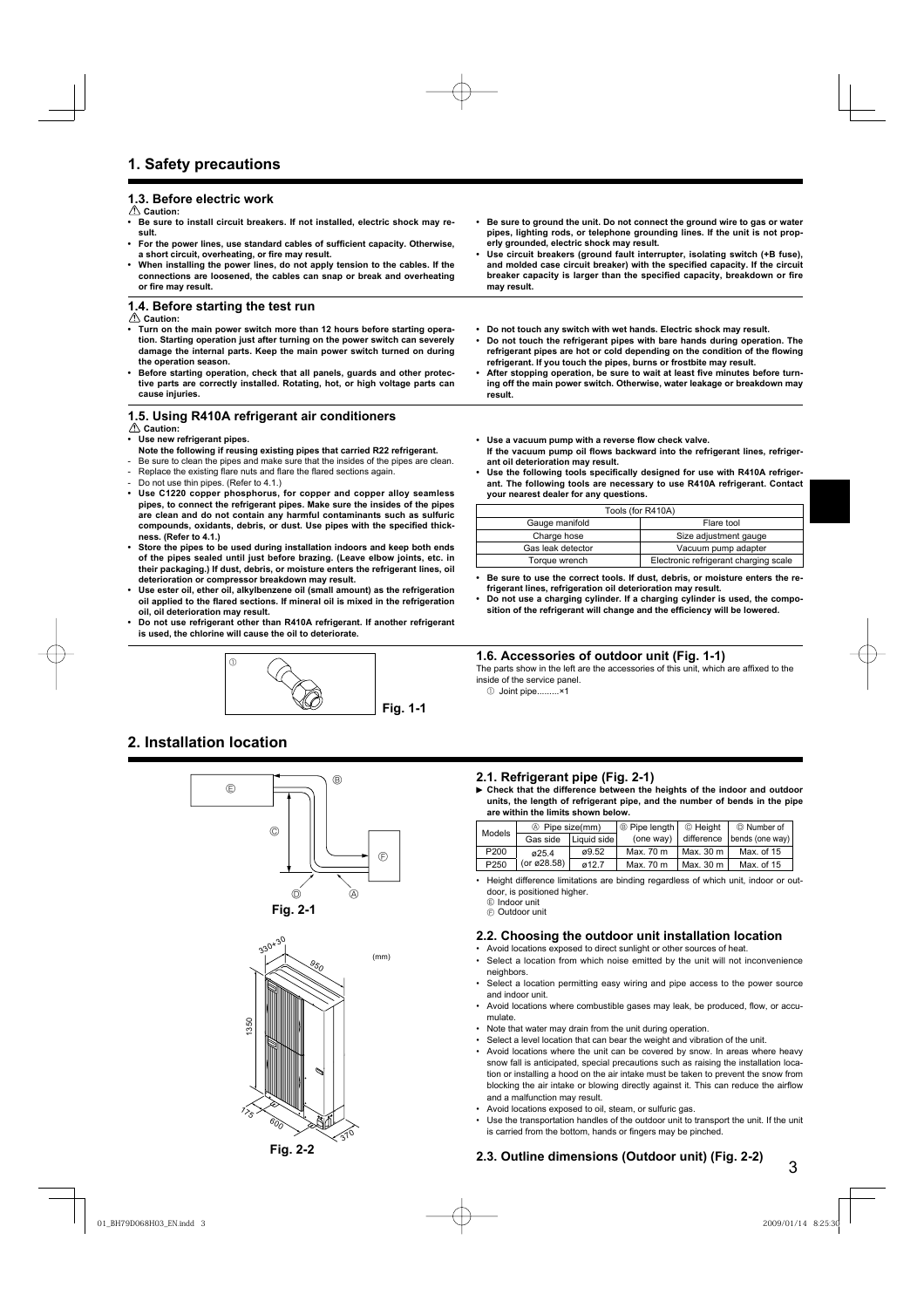

### **2.4. Ventilation and service space**

### **2.4.1. Windy location installation**

When installing the outdoor unit on a rooftop or other location unprotected from the wind, situate the air outlet of the unit so that it is not directly exposed to strong winds. Strong wind entering the air outlet may impede the normal airflow and a malfunction may result.

- The following shows three examples of precautions against strong winds.
- $0$  Face the air outlet towards the nearest available wall about 50 cm away from the wall. (Fig. 2-3)
- 2 Install an optional air guide if the unit is installed in a location where strong winds from a typhoon, etc. may directly enter the air outlet. (Fig. 2-4)  $\circledA$  Air outlet guide
- 3 Position the unit so that the air outlet blows perpendicularly to the seasonal wind direction, if possible. (Fig. 2-5)

**B** Wind direction





### **2.4.2. When installing a single outdoor unit (Refer to the last page)**

Minimum dimensions are as follows, except for Max., meaning Maximum dimensions, indicated.

- Refer to the figures for each case.
- 1 Obstacles at rear only (Fig. 2-6)
- 2 Obstacles at rear and above only (Fig. 2-7)
- 3 Obstacles at rear and sides only (Fig. 2-8)
- 4 Obstacles at front only (Fig. 2-9)
	- When using an optional air outlet guide, the clearance is 500 mm or more.
- 5 Obstacles at front and rear only (Fig. 2-10) \* When using an optional air outlet guide, the clearance is 500 mm or more.
- 6 Obstacles at rear, sides, and above only (Fig. 2-11)
	- Do not install the optional air outlet guides for upward airflow.

### **2.4.3. When installing multiple outdoor units (Refer to the last page)** Leave 10 mm space or more between the units.

1 Obstacles at rear only (Fig. 2-12)

- 2 Obstacles at rear and above only (Fig. 2-13)
	- No more than three units must be installed side by side. In addition, leave space as shown. • Do not install the optional air outlet guides for upward airflow.
- 3 Obstacles at front only (Fig. 2-14)
- When using an optional air outlet guide, the clearance is 1000 mm or more.
- 4 Obstacles at front and rear only (Fig. 2-15)
- \* When using an optional air outlet guide, the clearance is 1000 mm or more. 5 Single parallel unit arrangement (Fig. 2-16)
- When using an optional air outlet guide installed for upward airflow, the clearance is 1000 mm or more.
- 6 Multiple parallel unit arrangement (Fig. 2-17)
	- When using an optional air outlet guide installed for upward airflow, the clearance is 1500 mm or more.
- 7 Stacked unit arrangement (Fig. 2-18)
- The units can be stacked up to two units high • No more than 2 stacked units must be installed side by side. In addition, leave space as
- shown.

• Be sure to install the unit in a sturdy, level surface to prevent rattling noises during peration. (Fig. 3-1)

<Foundation specifications>

| <b>Foundation bolt</b>  | M <sub>10</sub> (3/8") |
|-------------------------|------------------------|
| Thickness of concrete   | $120$ mm               |
| Length of bolt          | 70 mm                  |
| Weight-bearing capacity | 320 ka                 |

- Make sure that the length of the foundation bolt is within 30 mm of the bottom surface of the base
- Secure the base of the unit firmly with four-M10 foundation bolts in sturdy locations.

### **Installing the outdoor unit**

- Do not block the vent. If the vent is blocked, operation will be hindered and breakdown may result.
- In addition to the unit base, use the installation holes on the back of the unit to attach wires, etc., if necessary to install the unit. Use self-tapping screws (ø5 × 15 mm or less) and install on site.

### **Warning:**

- **The unit must be securely installed on a structure that can sustain its weight. If the unit is mounted on an unstable structure, it may fall down and cause damage or injuries.**
- **The unit must be installed according to the instructions in order to minimize the risk of damage from earthquakes, typhoons, or strong winds. An incorrectly installed unit may fall down and cause damage or injuries.**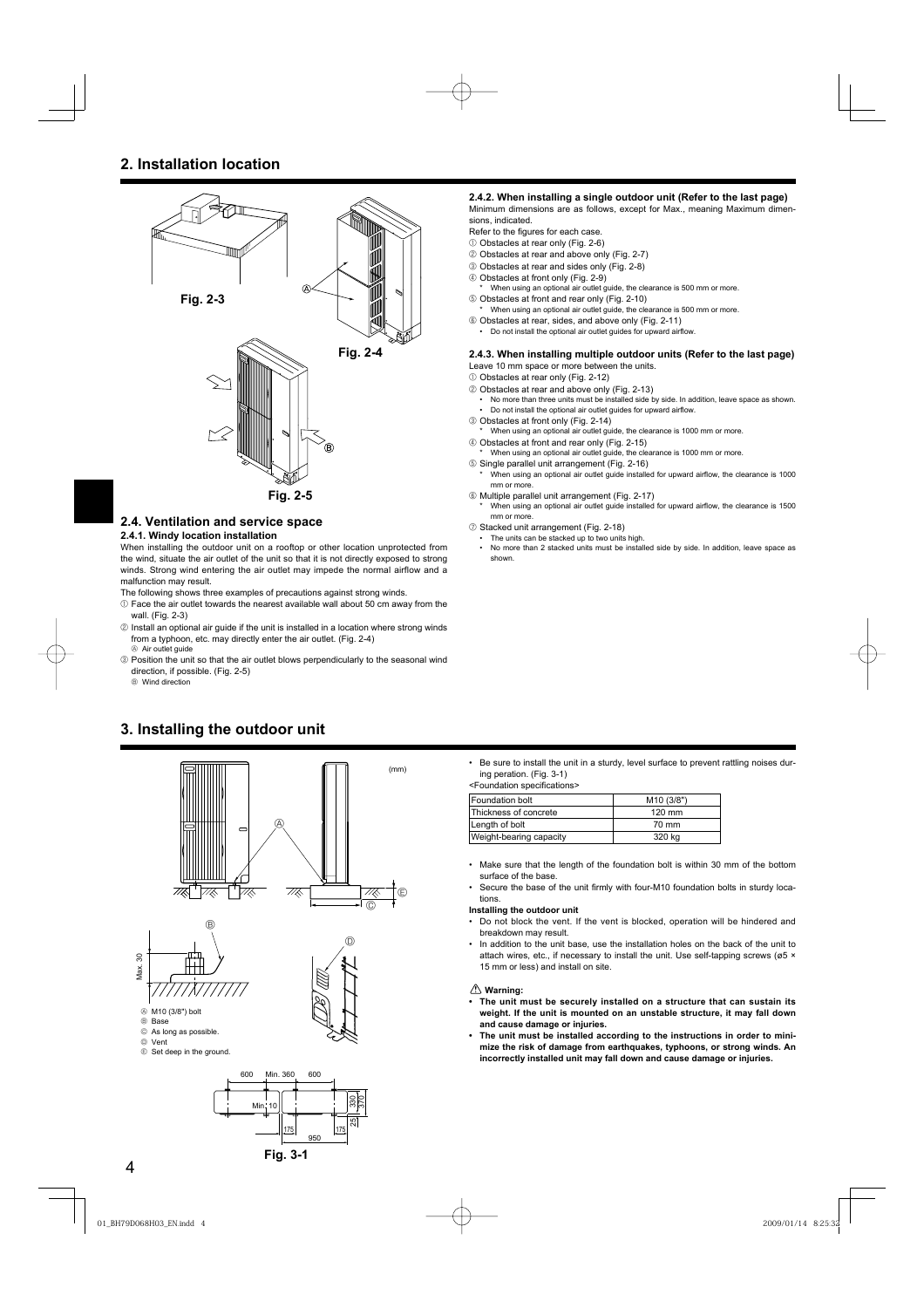### **4.1. Precautions for devices that use R410A refrigerant**

- **Refer to 1.5. for precautions not included below on using air conditioners with R410A refrigerant.**
- **Use ester oil, ether oil, alkylbenzene oil (small amount) as the refrigeration oil applied to the flared sections.**
- **Use C1220 copper phosphorus, for copper and copper alloy seamless pipes, to connect the refrigerant pipes. Use refrigerant pipes with the**  thicknesses specified in the table to the below. Make sure the insides of **the pipes are clean and do not contain any harmful contaminants such as sulfuric compounds, oxidants, debris, or dust.**

**Always apply no-oxidation brazing when brazing the pipes, otherwise, the compressor will the damaged.**

### **Warning:**

When installing or moving the air conditioner, use only the specified refriger**ant (R410A) to charge the refrigerant lines. Do not mix it with any other refrigerant and do not allow air to remain in the lines. Air enclosed in the lines can cause pressure peaks resulting in a rupture and other hazards.**

| Pipe size (mm)   ø6.35   ø9.52   ø12.7   ø15.88   ø19.05   ø22.2   ø25.4   ø28.58 |  |  |     |      |     |  |
|-----------------------------------------------------------------------------------|--|--|-----|------|-----|--|
| $ $ Thickness (mm) $ $ 0.8 $ $ 0.8 $ $ 0.8 $ $ 1.0                                |  |  | 1 O | 10 I | 1 O |  |

• Do not use pipes thinner than those specified above.

### **4.2. Connecting pipes**

- When commercially available copper pipes are used, wrap liquid and gas pipes with commercially available insulation materials (heat-resistant to 100 °C or more, thickness of 12 mm or more).
- The indoor parts of the drain pipe should be wrapped with polyethylene foam insulation materials (specific gravity of 0.03, thickness of 9 mm or more).
- Apply thin layer of refrigerant oil to pipe and joint seating surface before tightening flare nut.  $\circledcirc$  (Fig.4-1)
- Use 2 wrenches to tighten piping connections. ® (Fig.4-1)
- Use leak detector or soapy water to check for gas leaks after connections are completed.
- Apply refrigerating machine oil over the entire flare seat surface.  $\odot$  (Fig.4-1)
- Use the flare nuts for the following pipe size.  $\circledcirc$  (Fig.4-1)

|             |                | RP50  | RP60.71 | RP100-140 |
|-------------|----------------|-------|---------|-----------|
| Gas side    | Pipe size (mm) | ø12.7 | ø15.88  | ø15.88    |
| Liauid side | Pipe size (mm) | ø6.35 | ø9.52   | ø9.52     |

- When bending the pipes, be careful not to break them. Bend radius of 100 mm to 150 mm are sufficient.
- Make sure the pipes do not contact the compressor. Abnormal noise or vibration may result.
- $10$  Pipes must be connected starting from the indoor unit.
- Flare nuts must be tightened with a torque wrench.
- 2 Flare the liquid pipes and gas pipes and apply a thin layer of refrigeration oil (Applied on site).
- When usual pipe sealing is used, refer to Table 1 for flaring of R410A refrigerant pipes.

The size adjustment gauge can be used to confirm B measurements.

### Table 1 (Fig. 4-2)

|                          | $B$ (mm)             |                          |  |  |
|--------------------------|----------------------|--------------------------|--|--|
| Copper pipe O.D.<br>(mm) | Flare tool for R410A | Flare tool for R22 R407C |  |  |
|                          | Clutch type          |                          |  |  |
| ø6.35 (1/4")             | $0 - 0.5$            | $1.0 - 1.5$              |  |  |
| ø9.52 (3/8")             | $0 - 0.5$            | $1.0 - 1.5$              |  |  |
| $\emptyset$ 12.7 (1/2")  | $0 - 0.5$            | $1.0 - 1.5$              |  |  |
| ø15.88 (5/8")            | $0 - 0.5$            | $1.0 - 1.5$              |  |  |
| ø19.05 (3/4")            | $0 - 0.5$            | $1.0 - 1.5$              |  |  |

3 Use the following procedure for connecting the gas-side piping. (Fig. 4-3)

1 Braze the  $\textcircled{\tiny{\textcirc}}$  Joint pipe provided to the outdoor unit using locally procured brazing materials and  $\circledcirc$  Local piping without oxygen.

2 Connect the  $@$  Joint pipe to the gas-side Stop valve.

Use two wrenches to tighten the flare nut.

If order is reversed, refrigerant leak occurs because of the part damaging by brazing fire.

• For PEA-RP200, 250, 400, 500GA The method of pipe

| The method of pipe connection is brazing connection. |          |                                |                |                   |                |         |
|------------------------------------------------------|----------|--------------------------------|----------------|-------------------|----------------|---------|
|                                                      |          |                                | <b>PEA-200</b> | <b>PEA-250</b>    | <b>PEA-400</b> | PEA-500 |
|                                                      | Gas side | Pipe size (mm)                 |                | ø25.4 (or ø28.58) |                |         |
|                                                      |          | Liquid side   Pipe size $(mm)$ | ø9.52          | ø12.7             | ø9.52          | ø12.7   |





- A Flare cutting dimensions
- <sup>®</sup> Flare nut tightening torque



### **Fig. 4-1**

### A (Fig. 4-1)

| Copper pipe O.D. | Flare dimensions   |
|------------------|--------------------|
| (mm)             | øA dimensions (mm) |
| ø6.35            | $8.7 - 9.1$        |
| ø9.52            | $12.8 - 13.2$      |
| ø12.7            | $16.2 - 16.6$      |
| ø15.88           | $19.3 - 19.7$      |
| ø19.05           | $23.6 - 24.0$      |

### B (Fig. 4-1)

| Copper pipe O.D.<br>(mm) | Flare nut O.D.<br>(mm) | <b>Tightening torque</b><br>$(N \cdot m)$ |
|--------------------------|------------------------|-------------------------------------------|
| ø6.35                    | 17                     | $14 - 18$                                 |
| ø6.35                    | 22                     | $34 - 42$                                 |
| ø9.52                    | 22                     | $34 - 42$                                 |
| ø12.7                    | 26                     | $49 - 61$                                 |
| ø12.7                    | 29                     | $68 - 82$                                 |
| ø15.88                   | 29                     | $68 - 82$                                 |
| ø15.88                   | 36                     | $100 - 120$                               |
| ø19.05                   | 36                     | 100 - 120                                 |



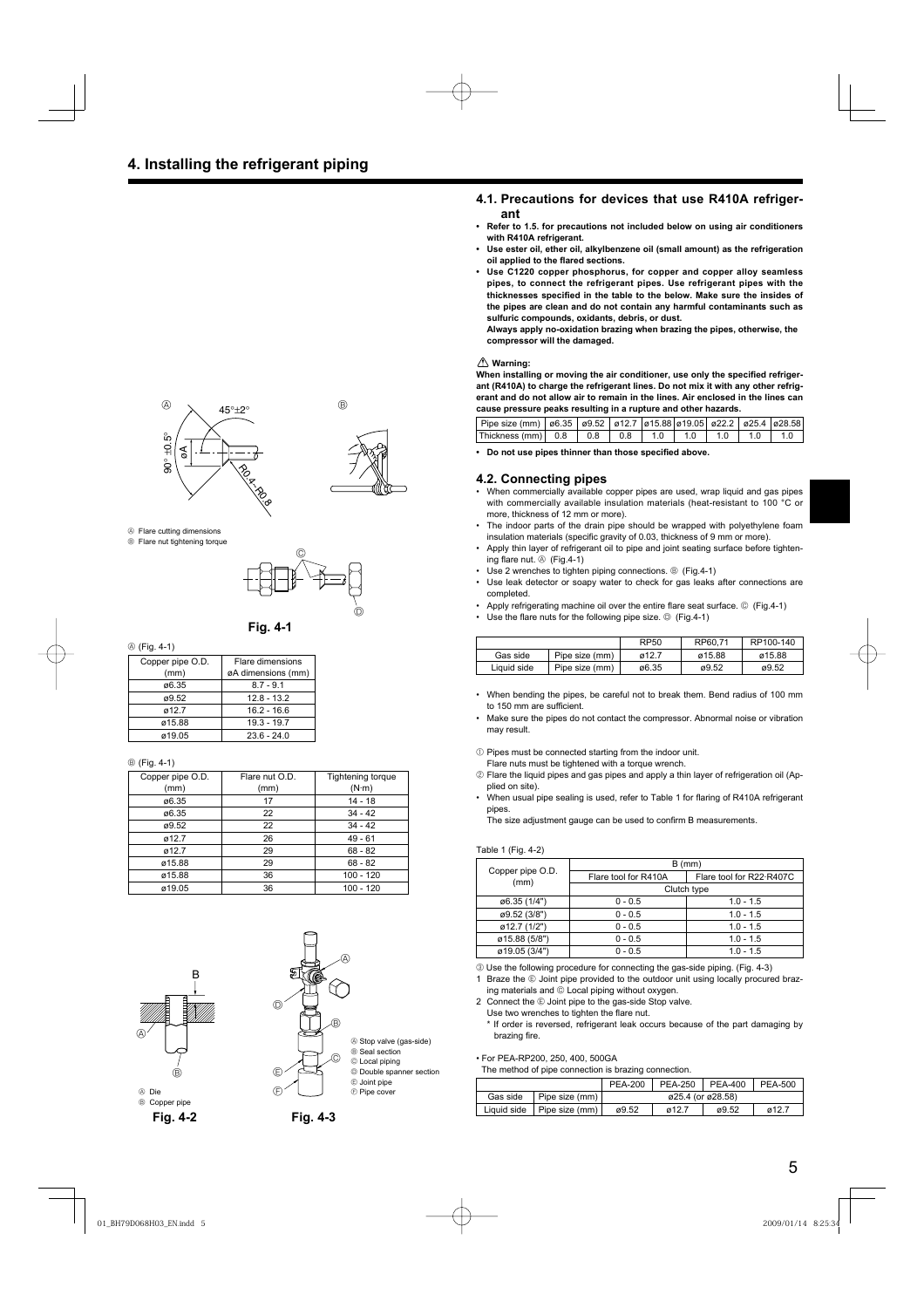### **4. Installing the refrigerant piping**







- A Stop valve <Liquid side>
- B Stop valve <Gas side>
- C Service port D Open/Close section
- E Local pipe
- $\circledR$  Seal section
- (Seal the end of the heat insulation material at the pipe connection section with whatever seal material you have on hand so that water does not infiltrate the heat<br>insulation material.)

**Fig. 4-5**



 $\circlede$  $^{\circ}$ **Fig. 4-6 Fig. 4-7**

- A Valve
- B Unit side
- C Operation section
- $@$  Cap
- E Local pipe side
- $\circledcirc$  Pipe cover
- G Service port
- $\oplus$  Wrench hole

### G Pipe cover

- 
- $<sup>①</sup>$  Double spanner section</sup>
- (Do not apply a spanner other than to this section. Doing so would cause refrigerant leaks.)



 $\circledR$  Double spanner section

(Do not apply a spanner other than to this section. Doing so would cause refrigerant leaks.) J Seal section

(Seal the end of the heat insulation material at the pipe connection section with whatever seal material you have on hand so that water does not infiltrate the heat insulation material.)

### **4.3. Refrigerant piping (Fig. 4-4)**

Remove the service panel  $\textcircled{\tiny{\textcircled{\tiny{1}}}}$  (3 screws) and the front piping cover  $\textcircled{\tiny{\textcircled{\tiny{1}}}}$  (2 screws) and rear piping cover  $\mathcal{B}$  (2 screws).

- 1 Perform refrigerant piping connections for the indoor/outdoor unit when the outdoor unit's stop valve is completely closed.
- 2 Vacuum-purge air from the indoor unit and the connection piping.
- 3 After connecting the refrigerant pipes, check the connected pipes and the indoor unit for gas leaks. (Refer to 4.4 Refrigerant pipe airtight testing method)

4 A high-performance vacuum pump is used at the stop valve service port to maintain a vacuum for an adequate time (at least 1 hour after reaching –101 kPa (5 Torr)) in order to vacuum dry the inside of the pipes. Always check the degree of vacuum at the gauge manifold. If there is any moisture left in the pipe, the degree of vacuum is sometimes not reached with short-time vacuum application. After vacuum drying, completely open the stop valves (both liquid and gas) for

the outdoor unit. This completely links the indoor and outdoor refrigerant circuits. If the vacuum drying is inadequate, air and water vapor remain in the refriger-

- ant circuits and can cause abnormal rise of high pressure, abnormal drop of low pressure, deterioration of the refrigerant machine oil due to moisture, etc. If the stop valves are left closed and the unit is operated, the compressor and
- control valves will be damaged.
- Use a leak detector or soapy water to check for gas leaks at the pipe connection sections of the outdoor unit.
- Do not use the refrigerant from the unit to purge air from the refrigerant lines. • After the valve work is completed, tighten the valve caps to the correct torque:
- 20 to 25 N·m (200 to 250 kgf·cm). Failure to replace and tighten the caps may result in refrigerant leakage. In addition, do not damage the insides of the valve caps as they act as a seal to prevent refrigerant leakage
- 5 Use sealant to seal the ends of the thermal insulation around the pipe connection sections to prevent water from entering the thermal insulation.

### **4.4. Refrigerant pipe airtight testing method (Fig. 4-5)** (1) Connect the testing tools.

- Make sure the stop valves  $\circledast \circledast$  are closed and do not open them.
- Add pressure to the refrigerant lines through the service port  $@$  of the liquid stop valve  $\mathbb{A}$ .
- (2) Do not add pressure to the specified pressure all at once; add pressure little by little.
	- 1 Pressurize to 0.5 MPa (5 kgf/cm²G), wait 5 minutes, and make sure the pressure does not decrease.
	- 2 Pressurize to 1.5 MPa (15 kgf/cm²G), wait 5 minutes, and make sure the pressure does not decrease.
	- 3 Pressurize to 4.15 MPa (41.5 kgf/cm²G) and measure the surrounding temperature and refrigerant pressure.
- (3) If the specified pressure holds for about one day and does not decrease, the pipes have passed the test and there are no leaks
	- If the surrounding temperature changes by 1°C, the pressure will change by about 0.03 MPa (0.3 kgf/cm<sub>2</sub>G). Make the necessary corrections.

(4) If the pressure decreases in steps (2) or (3), there is a gas leak. Look for the source of the gas leak.

### **4.5. Stop valve opening method**

The stop valve opening method varies according to the outdoor unit model. Use the appropriate method to open the stop valves.

- (1) Liquid side of stop valve (Fig. 4-6)
- $<sup>1</sup>$  Remove the cap and turn the valve rod counterclockwise as far as it will go with</sup> the use of a 4 mm hexagonal wrench. Stop turning when it hits the stopper. (Approximately 10 revolutions)
- 2 Make sure that the stop valve is open completely and rotate the cap back to its original position.
- (2) Gas side of stop valve (Fig. 4-7)
- $\overline{0}$  Remove the cap, pull the handle toward you and rotate 1/4 turn in a counterclockwise direction to open.
- 2 Make sure that the stop valve is open comletely and rotate the cap back to its original position.

Refrigerant pipes are protectively wrapped

- The pipes can be protectively wrapped up to a diameter of ø90 before or after connecting the pipes. Cut out the knockout in the pipe cover following the groove and wrap the pipes.
- Pipe inlet gap
- Use putty or sealant to seal the pipe inlet around the pipes so that no gaps remain. (If the gaps are not closed, noise may be emitted or water and dust will enter the unit and breakdown may result.)



- \* The figure to the left is an example only. The stop valve shape, service port position,
- etc., may vary according to the model.
- Turn section  $\circledA$  only. (Do not further tighten sections  $\circledR$  and  $\circledR$

together.)

© Charge hose D Service port

**Precautions when using the charge valve (Fig.4-8)** Do not tighten the service port too much when installing it, otherwise, the valve

core could be deformed and become loose, causing a gas leak. After positioning section  $@$  in the desired direction, turn section  $@$  only and tighten

it.

Do not further tighten sections  $\circledA$  and  $\circledB$  together after tightening section  $\circledA$ .

**Fig. 4-8**

 $\oplus$  Do not use a wrench here. Refrigerant leakage may result.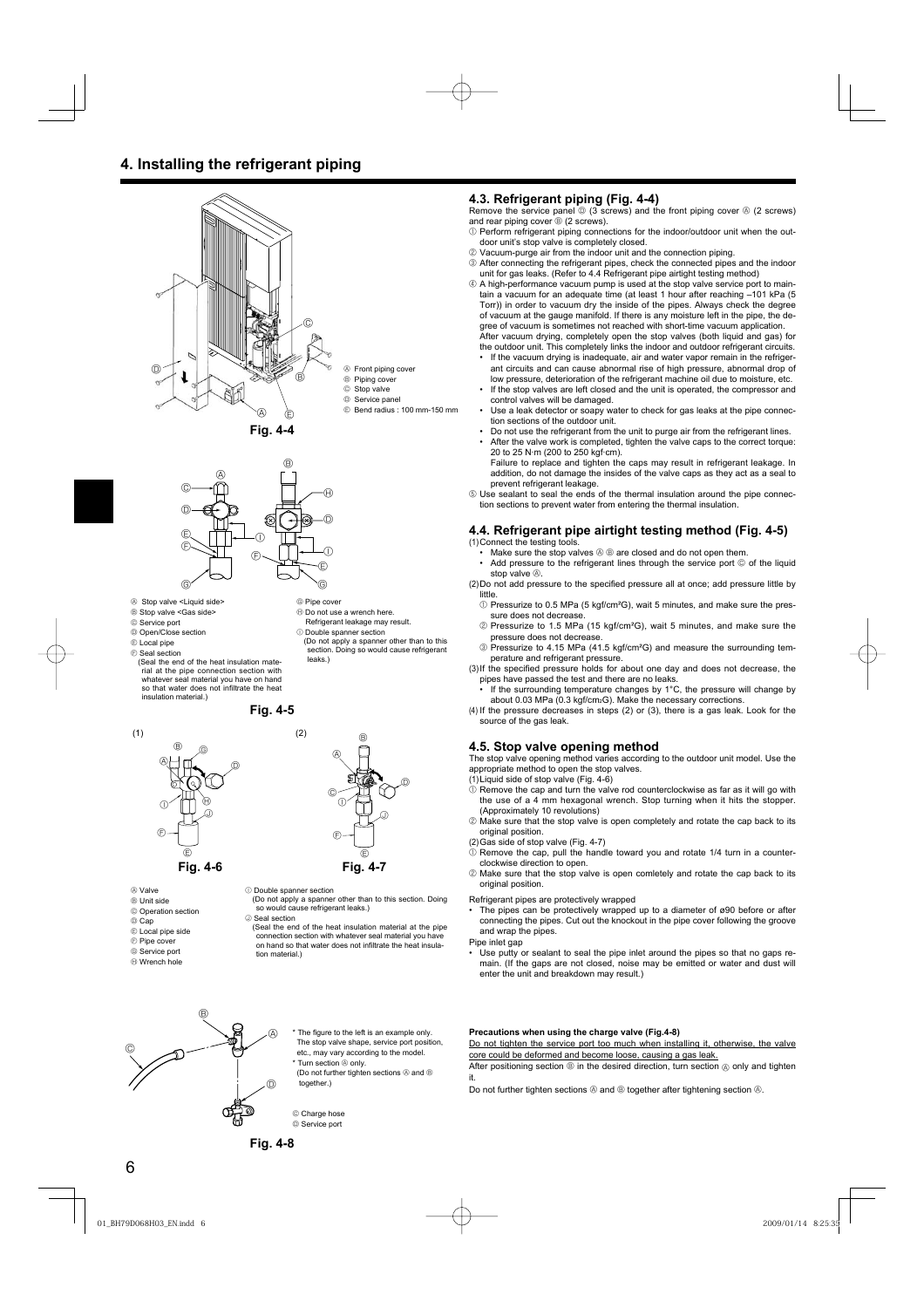### **4.6. Addition of refrigerant**

- Additional charging is not necessary if the pipe length does not exceed 30 m.<br>• If the pipe length is exceeded, charge the unit with additional R410A refriger
- If the pipe length is exceeded, charge the unit with additional R410A refrigerant according to the permitted pipe lengths in the following table.
- When the unit is stopped, charge the unit with the additional refrigerant through the liquid stop valve after the pipe extensions and indoor unit have been vacuumized.

 When the unit is operating, add refrigerant to the gas check valve using a safety charger. Do not add liquid refrigerant directly to the check valve.

After charging the unit with refrigerant, note the added refrigerant amount on the service label (attached to the unit).

 Refer to the "1.5. Using R410A refrigerant air conditioners" for more information.



• Be careful when installing multiple units. Connecting to an incorrect indoor unit can lead to abnormally high pressure and have a serious effect on operation performance.

| Model            | Permitted<br>pipe | Permitted<br>vertical | Additional refrigerant charging amount |                                                 |        |        |
|------------------|-------------------|-----------------------|----------------------------------------|-------------------------------------------------|--------|--------|
|                  | length            | difference            |                                        | $31 - 40$ m   41 - 50 m   51 - 60 m   61 - 70 m |        |        |
| P200             | 70 m              | 30 <sub>m</sub>       | 0.9 <sub>kq</sub>                      | 1.8 kg                                          | 2.7 kg | 3.6 kg |
| P <sub>250</sub> |                   |                       | 1.2 <sub>kq</sub>                      | 2.4 kg                                          | 3.6 kg | 4.8 kg |

### **4.7. For twin/triple/quadruple combination (Fig. 4-9)**

• When this unit is used as a FREE COMPO MULTI unit, install the refrigerant piping with the restrictions indicated in the drawing on the left. In addition, if the restrictions are going to be exceeded, or if there are going to be combinations of indoor and outdoor units, refer to installation instructions for the indoor unit for details about the installation.

| Outdoor unit                         | Permissible total piping length<br>$A+B+C+D+E$                     | Charge-less piping length<br>$A+B+C+D+E$ |  |
|--------------------------------------|--------------------------------------------------------------------|------------------------------------------|--|
| P <sub>200</sub><br>P <sub>250</sub> | 70 m and less                                                      | 30 m and less                            |  |
| Outdoor unit                         | B-C   or   B-D   or<br>$ B-E $ or $ C-D $ or<br>$ C-E $ or $ D-E $ | No. of bends                             |  |
| P <sub>200</sub><br>P <sub>250</sub> | 8 m and less                                                       | Within 15                                |  |

### **5. Drainage piping work**

**Outdoor unit drainage pipe connection** When drain piping is necessary, use the drain socket or the drain pan (option).

| Drain socket | PAC-SG61DS-E |
|--------------|--------------|
| Drain pan    | PAC-SG64DP-E |

### **6. Electrical work**

### **6.1. Outdoor unit (Fig. 6-1, Fig. 6-2)**

(1) Remove the service panel.

(2) Wire the cables referring to the Fig. 6-1 and the Fig. 6-2.



**Note: If the protective sheet for the electrical box is removed during servicing, be sure to reinstall it.**



 $\circledR$  Power supply terminal block (L1, L2, L3, N,  $\circledR$ )

 $\circledR$  Indoor/outdoor connection terminal block (S1, S2, S3)

C Service panel

D Clamp

\* Clamp the cables so that they do not contact the center of the service panel or the gas valve.

### **Caution:**

**Be sure to install N-Line. Without N-Line, it could cause damage to unit.**

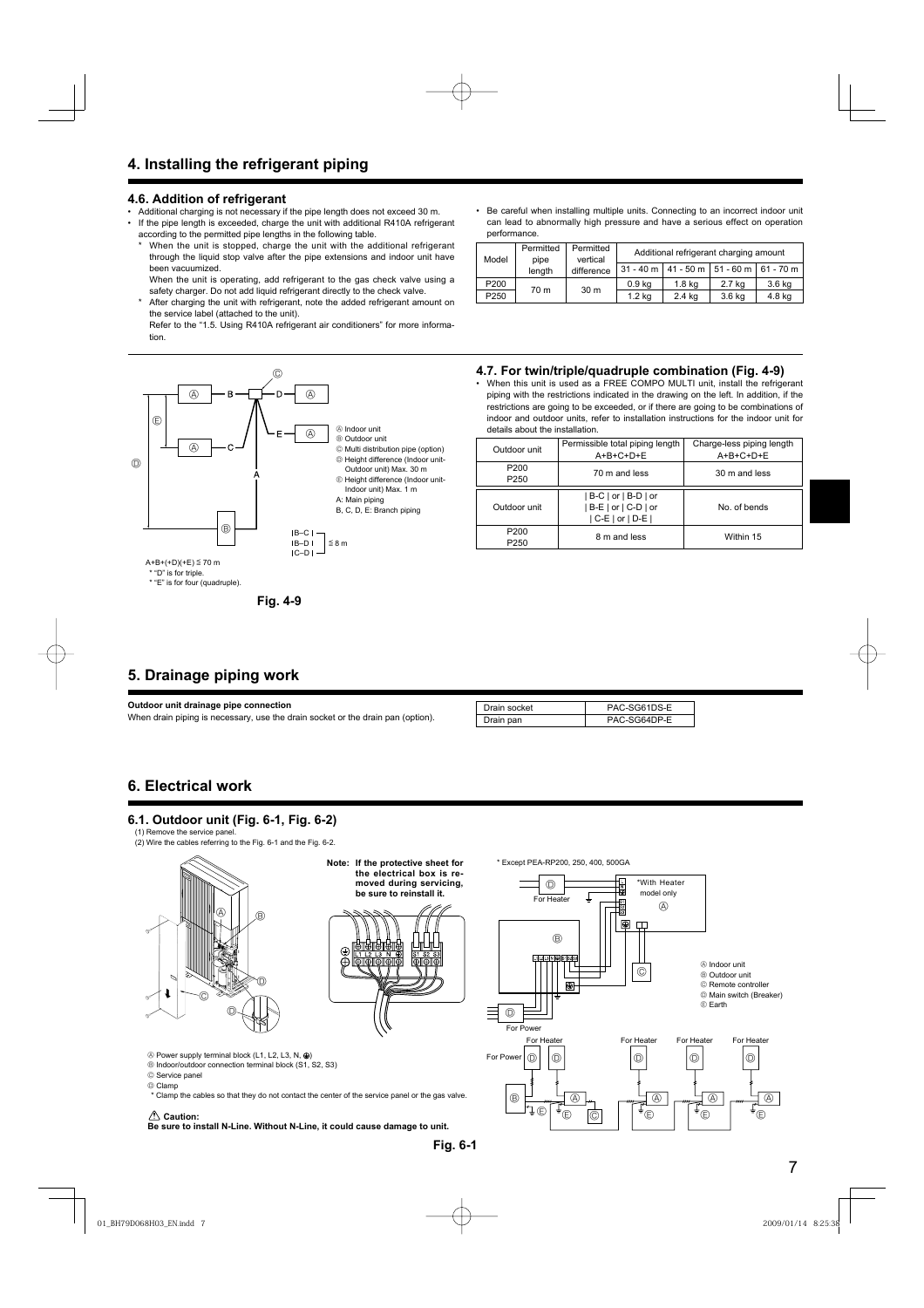### **6. Electrical work**





- A Power supply
- <sup>®</sup> Earth leakage breaker
- C Circuit breaker or local switch
- $\circledcirc$  LCD remote controller E Outdoor unit
- $\circledR$  Indoor unit
- 
- ◎ Power cable wiring<br>⑭ Indoor/Outdoor connection wiring
- $\circledcirc$  Grounding
- J Main remote controller
- $\&$  Subordinate remote controller
- L Standard (Refrigerant address = 00)
- M Refrigerant address = 01 N Refrigerant address = 02
- O Refrigerant address = 03
- P Refrigerant address = 14
- Q Refrigerant address = 15

\* In case of PEA-200, 250 \* In case of PEA-400, 500





**Fig. 6-2**

### **6.2. Field electrical wiring**

| Outdoor unit model                                        |                                           |                              |      | P200, 250                                                                         |  |  |
|-----------------------------------------------------------|-------------------------------------------|------------------------------|------|-----------------------------------------------------------------------------------|--|--|
| Outdoor unit<br>power supply                              |                                           | Phase<br>Frequency & Voltage |      | 3N~(3ph 4-wires), 50 Hz,                                                          |  |  |
|                                                           |                                           |                              |      | 400 V                                                                             |  |  |
| $*1$<br>Outdoor unit input capacity Main switch (Breaker) |                                           |                              | 32 A |                                                                                   |  |  |
|                                                           | Outdoor unit power supply                 |                              |      | $5 \times$ Min. 4                                                                 |  |  |
| Wiring<br>Wire No. × size                                 | $*2$<br>Indoor unit-Outdoor unit          |                              |      | Cable length 50 m : $3 \times 4$ (Polar)/Cable length 80 m : $3 \times 6$ (Polar) |  |  |
| (mm <sup>2</sup> )                                        | Indoor unit-Outdoor unit earth            |                              |      | $1 \times$ Min. 2.5                                                               |  |  |
|                                                           | $*3$<br>Remote controller-Indoor unit     |                              |      | $2 \times 0.3$ (Non-polar)                                                        |  |  |
|                                                           | Outdoor unit L1-N, L2-N, L3-N             |                              |      | AC 230 V                                                                          |  |  |
| Circuit rating                                            | $*_{4}$<br>Indoor unit-Outdoor unit S1-S2 |                              |      | AC 230 V                                                                          |  |  |
|                                                           | $*_{4}$<br>Indoor unit-Outdoor unit S2-S3 |                              |      | DC 24 V                                                                           |  |  |
|                                                           | $*_{4}$<br>Remote controller-Indoor unit  |                              |      | DC 12 V                                                                           |  |  |

\*1. A breaker with at least 3.0 mm contact separation in each poles shall be provided. Use earth leakage breaker (NV).

\*2. Max. 80 m Total Max. including all indoor/indoor connection is 80 m. • Use one cable for S1 and S2 and another for S3 as shown in the picture.

• Max. 50 m Total Max. for PEA. Wiring size 3 × 1.5 (Polar).

\*3. The 10 m wire is attached in the remote controller accessory.

\*4. The figures are NOT always against the ground.

S3 terminal has DC 24 V against S2 terminal. However between S3 and S1, these terminals are NOT electrically insulataed by the transformer or other device.

 $S1$ 

### **Notes: 1. Wiring size must comply with the applicable local and national code.**

2. Power supply cords and Indoor/Outdoor unit connecting cords shall not be lighter than polychloroprene sheathed flexible cord. (Design 60245 IEC 57)

S<sub>2</sub>

S<sub>3</sub>

 **3. Install an earth longer than other cables.**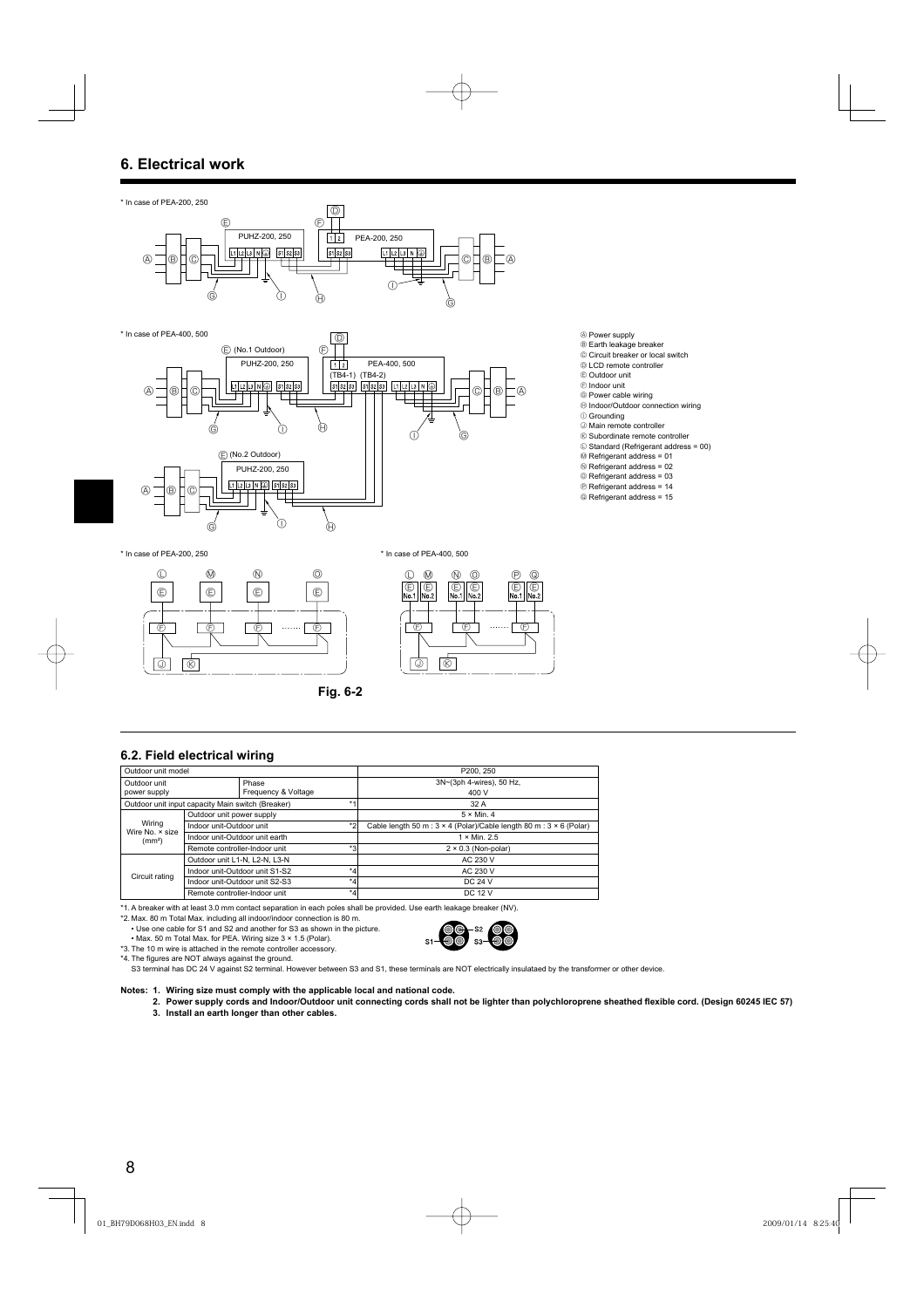### **6. Electrical work**



### **Warning:**

**In case of A-control wiring, there is high voltage potential on the S3 terminal caused by electrical circuit design that has no electrical insulation between power line and communication signal line. Therefore, please turn off the main power supply when servicing. And do not touch the S1, S2, S3 terminals when the power is energized. If isolator should be used between indoor unit and outdoor unit, please use 3-pole type.**

### **WIRING SPECIFICATIONS FOR 220-240 V 50 Hz (INDOOR-OUTDOOR CONNECTING CABLE)**

| Cross section of cable |         | Wire size (mm <sup>2</sup> ) | Number of wires | Polarity                                                             | $L(m)*6$               |
|------------------------|---------|------------------------------|-----------------|----------------------------------------------------------------------|------------------------|
| Round                  | $\circ$ | 2.5                          | 3               | Clockwise: S1-S2-S3<br>* Pay attention to stripe of yellow and green | (30)<br>$*_{2}$        |
| Flat                   |         | 2.5                          | 3               | Not applicable<br>(Because center wire has no cover finish)          | Not applicable<br>$*5$ |
| Flat                   |         | 1.5                          | 4               | From left to right : S1-Open-S2-S3                                   | (18)<br>$*3$           |
| Round                  |         | 2.5                          | 4               | Clockwise: S1-S2-S3-Open<br>*Connect S1 and S3 to the opposite angle | (30)<br>$*_{4}$        |

**\*1 : Power supply cords of appliances shall not be lighter than design 60245 IEC or 227 IEC.**

**\*2 : In case that cable with stripe of yellow and green is available.**

**\*3 : In case of regular polarity connection (S1-S2-S3), wire size is 1.5 mm².**

**\*4 : In case of regular polarity connection (S1-S2-S3).**

\*5 : In the flat cables are connected as this picture, they can be used up to 30 m.



**\*6 : Mentioned cable length is just a reference value. It may be different depending on the condition of installation, Humidity or materials, etc.**

**Be sure to connect the indoor-outdoor connecting cables directly to the units (no intermediate connections).** Intermediate connections can lead to communication errors if water enters the cables and causes insufficient insulation to ground or a poor electrical con**tact at the intermediate connection point.**

### **7. Test run**

### **7.1. Before test run**

- **After completing installation and the wiring and piping of the indoor and outdoor units, check for refrigerant leakage, looseness in the power supply or control wiring, wrong polarity, and no disconnection of one phase in the supply.**
- **Use a 500-volt megohmmeter to check that the resistance between the**  power supply terminals and ground is at least 1.0M $\Omega$ .
- **Do not carry out this test on the control wiring (low voltage circuit) terminals.**
- 

∕ ∆ Warning:<br>Do not use the air conditioner if the insulation resistance is less than 1.0MΩ.

### **Insulation resistance**

After installation or after the power source to the unit has been cut for an extended  $period.$  the insulation resistance will drop below 1 M $\Omega$  due to refrigerant accumulating in the compressor. This is not a malfunction. Perform the following procedures.

- 1. Remove the wires from the compressor and measure the insulation resistance of the compressor.
- 2. If the insulation resistance is below 1  $M\Omega$ , the compressor is faulty or the resistance dropped due the accumulation of refrigerant in the compressor.
- 3. After connecting the wires to the compressor, the compressor will start to warm up after power is supplied. After supplying power for the times indicated below, measure the insulation resistance again.

### **7.2. Test run**

### **7.2.1. Using SW4 in outdoor unit**

| -     |     |                   |  |
|-------|-----|-------------------|--|
| SW4-1 | OΝ  |                   |  |
| SW4-2 | OFF | Cooling operation |  |
| SW4-1 | OΝ  | Heating operation |  |
| SW4-2 | OΝ  |                   |  |

- After performing the test run, set SW4-1 to OFF.
- After power is supplied, a small clicking noise may be heard from the inside of the outdoor unit. The electronic expansion valve is opening and closing. The unit is not faulty.
- The insulation resistance drops due to accumulation of refrigerant in the compressor. The resistance will rise above 1  $\text{M}\Omega$  after the compressor is warmed up for 4 hours.
- (The time necessary to warm up the compressor varies according to atmospheric conditions and refrigerant accumulation.)
- To operate the compressor with refrigerant accumulated in the compressor,
- the compressor must be warmed up at least 12 hours to prevent breakdown.<br>4. If the insulation resistance rises above 1 MΩ, the compressor is not faulty.

### **Caution:**

- **The compressor will not operate unless the power supply phase connection is correct.**
- **Turn on the power at least 12 hours before starting operation.**
- Starting operation immediately after turning on the main power switch can result in severe damage to internal parts. Keep the power switch turned on during the operational season.
- **The followings must be checked as well.**
- The outdoor unit is not faulty. LED1 and LED2 on the control board of the outdoor unit flash when the outdoor unit is faulty.
- Both the gas and liquid stop valves are completely open.
- A protective sheet covers the surface of the DIP switch panel on the control board of the outdoor unit. Remove the protective sheet to operate the DIP switches easily.
- A few seconds after the compressor starts, a clanging noise may be heard from the inside of the outdoor unit. The noise is coming from the check valve due to the small difference in pressure in the pipes. The unit is not faulty.

**The test run operation mode cannot be changed by DIP switch SW4-2 during the test run. (To change the test run operation mode during the test run, stop the test run by DIP switch SW4-1. After changing the test run operation mode, resume the test run by switch SW4-1.)**

### **7.2.2. Using remote controller**

Refer to the indoor unit installation manual.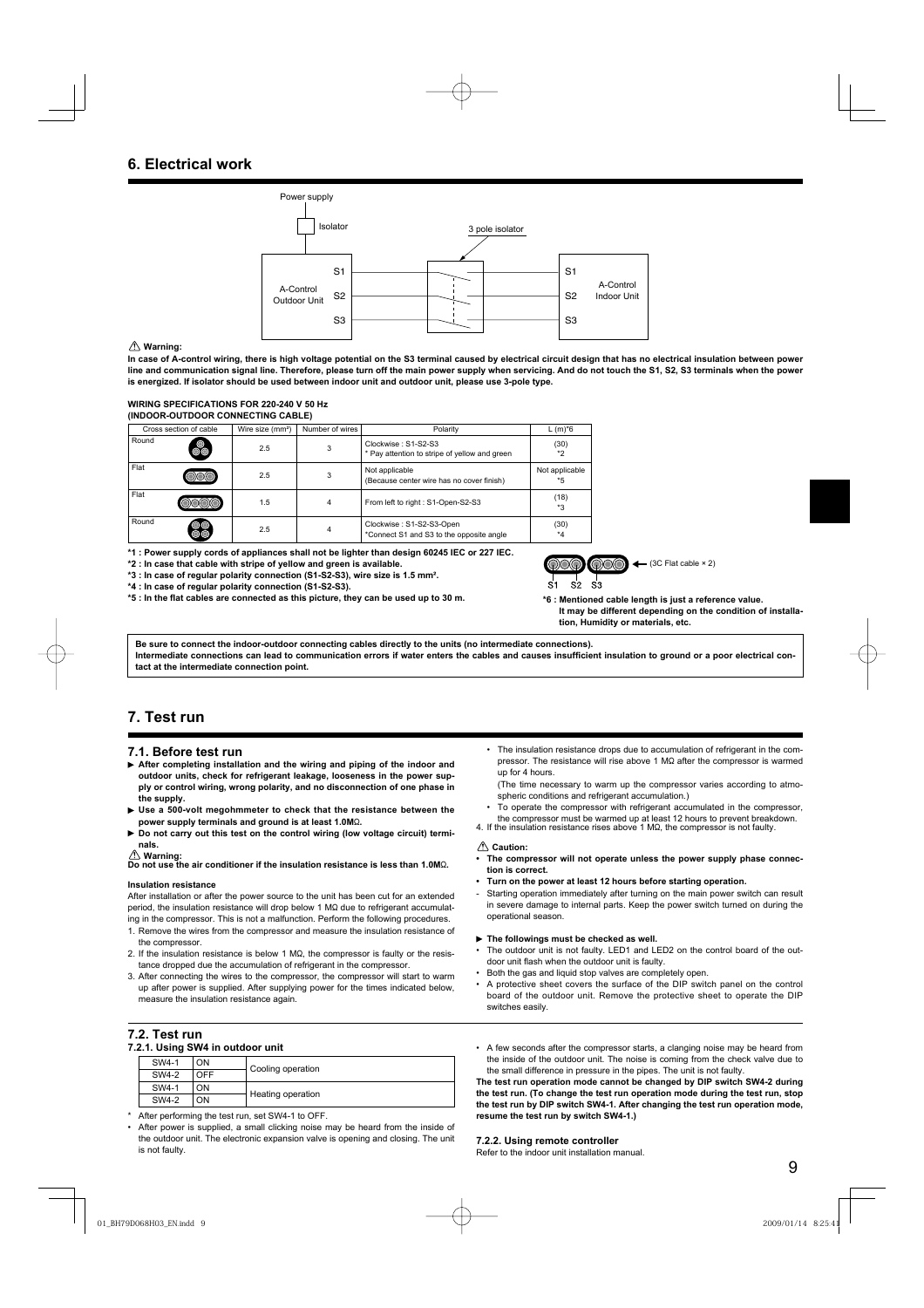### **8. Special Functions**



B On-site arrangement

D Outdoor unit control board E Max. 10 m

### 8.1. Low noise mode (on-site modification) (Fig. 8-1)

By performing the following modification, operation noise of the outdoor unit can be reduced by about 3-4 dB.

The low noise mode will be activated when a commercially available timer or the contact input of an ON/OFF switch is added to the CNDM connector (option) on the control board of the outdoor unit.

The ability varies according to the outdoor temperature and conditions, etc.

 $10$  Complete the circuit as shown when using the external input adapter (PAC-SC36NA). (Option)

2 SW1 ON: Low noise mode

SW1 OFF: Normal operation

### 8.2. Demand function (on-site modification) (Fig. 8-2)

By performing the following modification, energy consumption can be reduced to 0 –100% of the normal consumption.

The demand function will be activated when a commercially available timer or the contact input of an ON/OFF switch is added to the CNDM connector (option) on the control board of the outdoor unit.

 $10$  Complete the circuit as shown when using the external input adapter (PAC-SC36NA). (Option)

2 By setting SW7-1 and SW7-2 on the control board of the outdoor unit, the energy consumption (compared to the normal consumption) can be limited as shown below.

| SW7-1      | <b>SW7-2</b> | Energy consumption (SW2 ON) |  |  |
|------------|--------------|-----------------------------|--|--|
| <b>OFF</b> | <b>OFF</b>   | 0% (Stop)                   |  |  |
| ON         | <b>OFF</b>   | 50%                         |  |  |
| OFF        | ЮC           | 75%                         |  |  |

### **8.3. Refrigerant collecting (pump down)**

Perform the following procedures to collect the refrigerant when moving the indoor unit or the outdoor unit.

- $0$  Supply power (circuit breaker).
	- When power is supplied, make sure that "CENTRALLY CONTROLLED" is not displayed on the remote controller. If "CENTRALLY CONTROLLED" is displayed, the refrigerant collecting (pump down) cannot be completed normally.
- 2 After the gas stop valve is closed, set the SWP switch on the control board of the outdoor unit to ON. The compressor (outdoor unit) and ventilators (indoor and outdoor units) start operating and refrigerant collecting operation begins. LED1 and LED2 on the control board of the outdoor unit are lit.
	- Only set the SWP switch (push-button type) to ON if the unit is stopped. However, even if the unit is stopped and the SWP switch is set to ON less than three minutes after the compressor stops, the refrigerant collecting operation cannot be performed. Wait until compressor has been stopped for three minutes and then set the SWP switch to ON again.
- **9. System control (Fig. 9-1)**



**Fig. 9-1**

3 Because the unit automatically stops in about 2 to 3 minutes after the refrigerant collecting operation (LED1 and LED2 are lit), be sure to quickly close the gas stop valve. When LED1 and LED2 are lit and the outdoor unit is stopped, open the liquid stop valve completely, and then repeat step  $@$  after three minutes have passed.

If the refrigerant collecting operation has been completed normally (LED1 and LED2 are lit), the unit will remain stopped until the power supply is turned off.

4 Turn off the power supply (circuit breaker).

Note that when the length of the extension piping is long, it may not be possible to perform a pump-down operation. When performing the pump-down operation, make sure that the low pressure is lowered to near 0 MPa (gauge).

Set the refrigerant address using the DIP switch of the outdoor unit.  $0$  Wiring from the Remote Control

This wire is connected to TB5 (terminal board for remote controller) of the indoor unit (non-polar).

2 When a Different Refrigerant System Grouping is Used.

Up to 16 refrigerant systems can be controlled as one group using the slim MA remote controller.

### **Note:**

**In single refrigerant system (twin/triple), there is no need of wiring** 2**.**

| SW <sub>1</sub>                    |                                         | Function                 | Operation according to switch setting             |        |
|------------------------------------|-----------------------------------------|--------------------------|---------------------------------------------------|--------|
| Function table                     |                                         |                          | ON                                                | OFF    |
| $<$ SW1 $>$                        | SW <sub>1</sub><br>function<br>settings | Compulsory<br>defrosting | Start                                             | Normal |
| $ON$ $[00000]$<br>OFF<br>2 3 4 5 6 |                                         | 2 Error history<br>clear | Clear                                             | Normal |
|                                    |                                         |                          | 3 Refrigerant Settings for outdoor unit addresses |        |
|                                    |                                         | system $ad-10$ to 15     |                                                   |        |
|                                    |                                         | dress setting<br>$15 -$  |                                                   |        |
|                                    |                                         | 6                        |                                                   |        |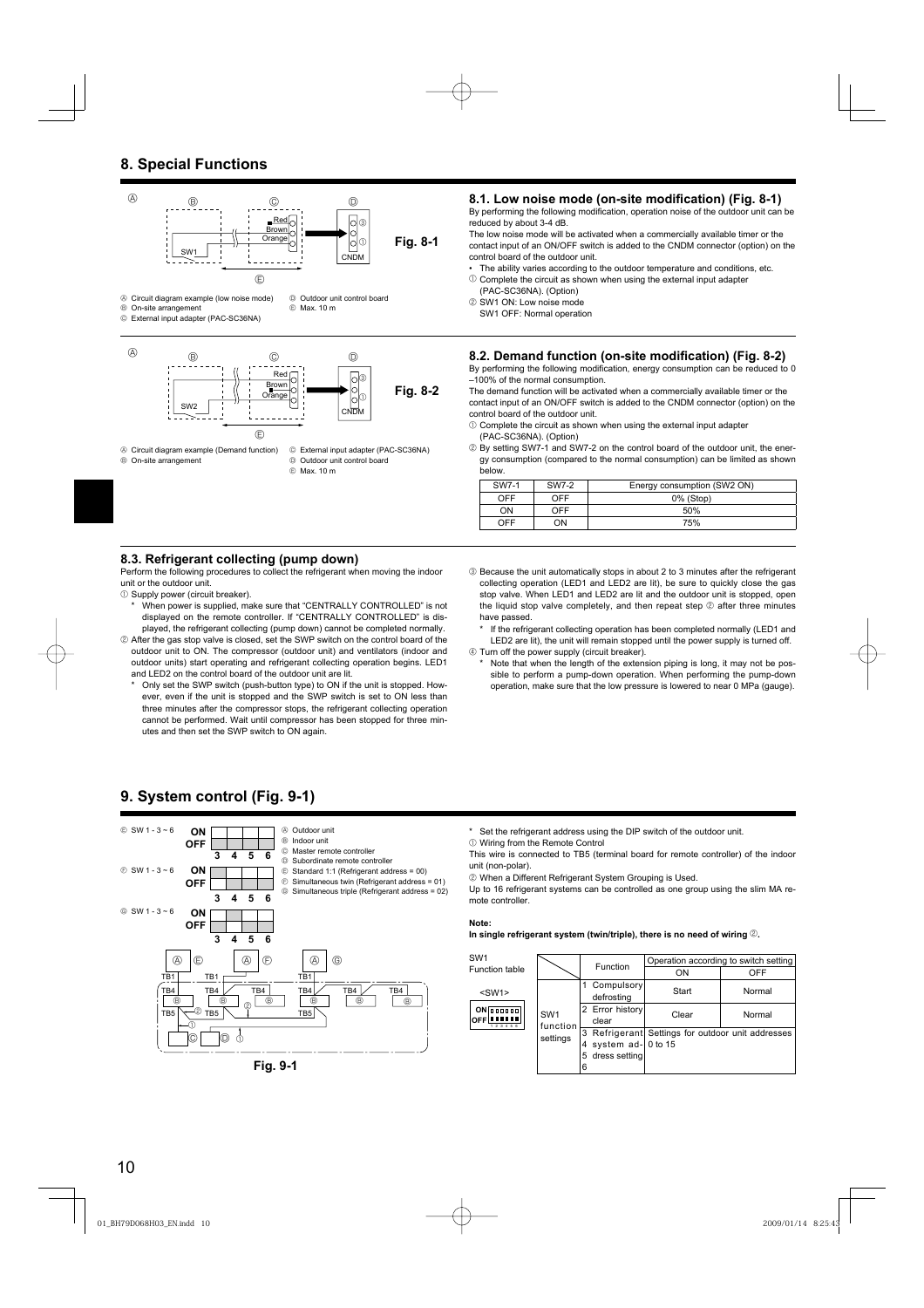(mm)





















**Fig. 2-10**